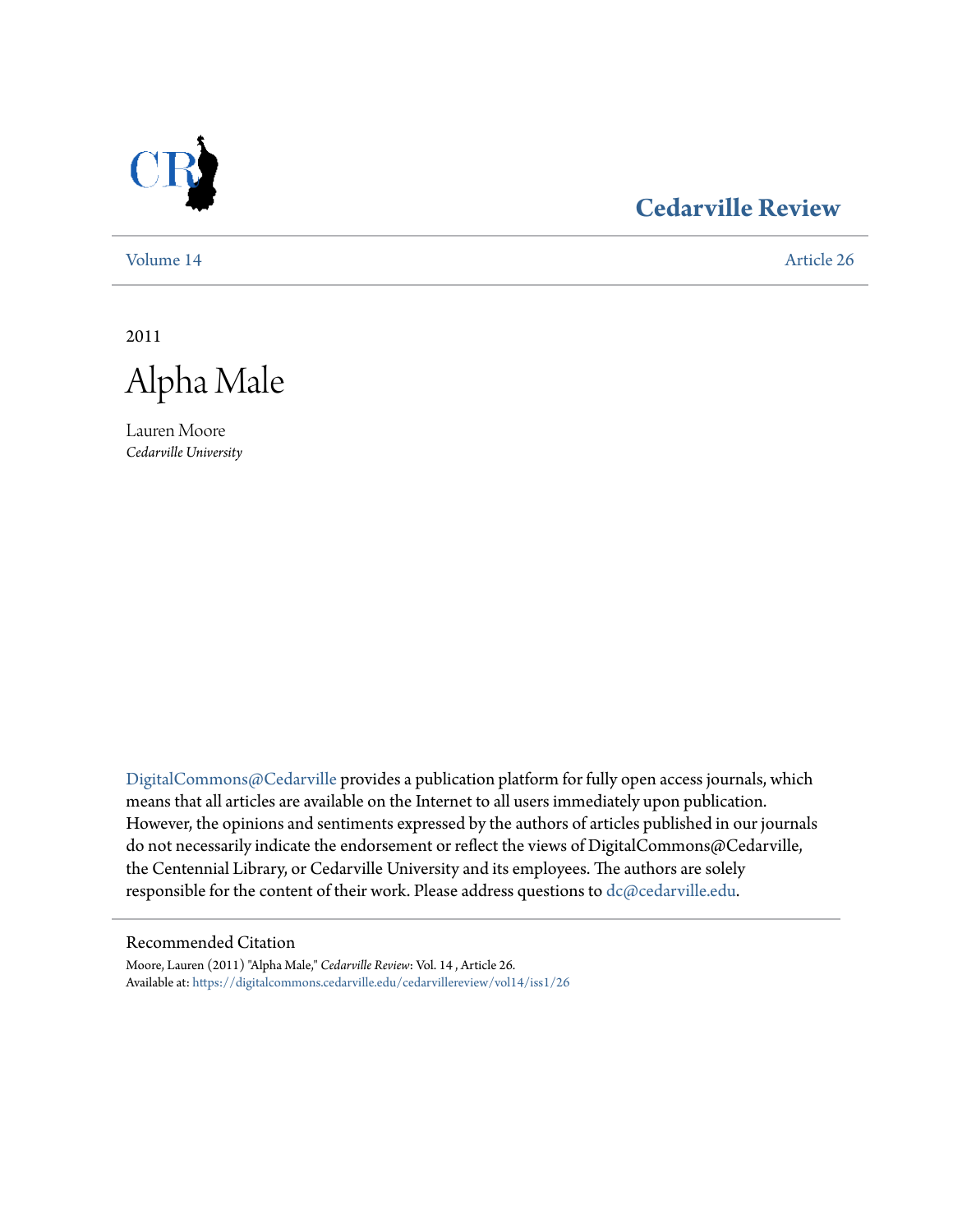# Alpha Male

Browse the contents of [this issue](https://digitalcommons.cedarville.edu/cedarvillereview/vol14/iss1) of *Cedarville Review*.

## **Keywords**

Nonfiction

### **Creative Commons License**  $\bigcirc$   $\circ$

This work is licensed under a [Creative Commons Attribution-Noncommercial-No Derivative Works 4.0](http://creativecommons.org/licenses/by-nc-nd/4.0/) [License.](http://creativecommons.org/licenses/by-nc-nd/4.0/)

#### **About the Contributor (Optional)**

Lauren Moore is originally from Schenectady, New York. She is now attending Cedarville University as an English Major.

Follow this and additional works at: [https://digitalcommons.cedarville.edu/cedarvillereview](https://digitalcommons.cedarville.edu/cedarvillereview?utm_source=digitalcommons.cedarville.edu%2Fcedarvillereview%2Fvol14%2Fiss1%2F26&utm_medium=PDF&utm_campaign=PDFCoverPages)



This nonfiction is available in Cedarville Review: [https://digitalcommons.cedarville.edu/cedarvillereview/vol14/iss1/26](https://digitalcommons.cedarville.edu/cedarvillereview/vol14/iss1/26?utm_source=digitalcommons.cedarville.edu%2Fcedarvillereview%2Fvol14%2Fiss1%2F26&utm_medium=PDF&utm_campaign=PDFCoverPages)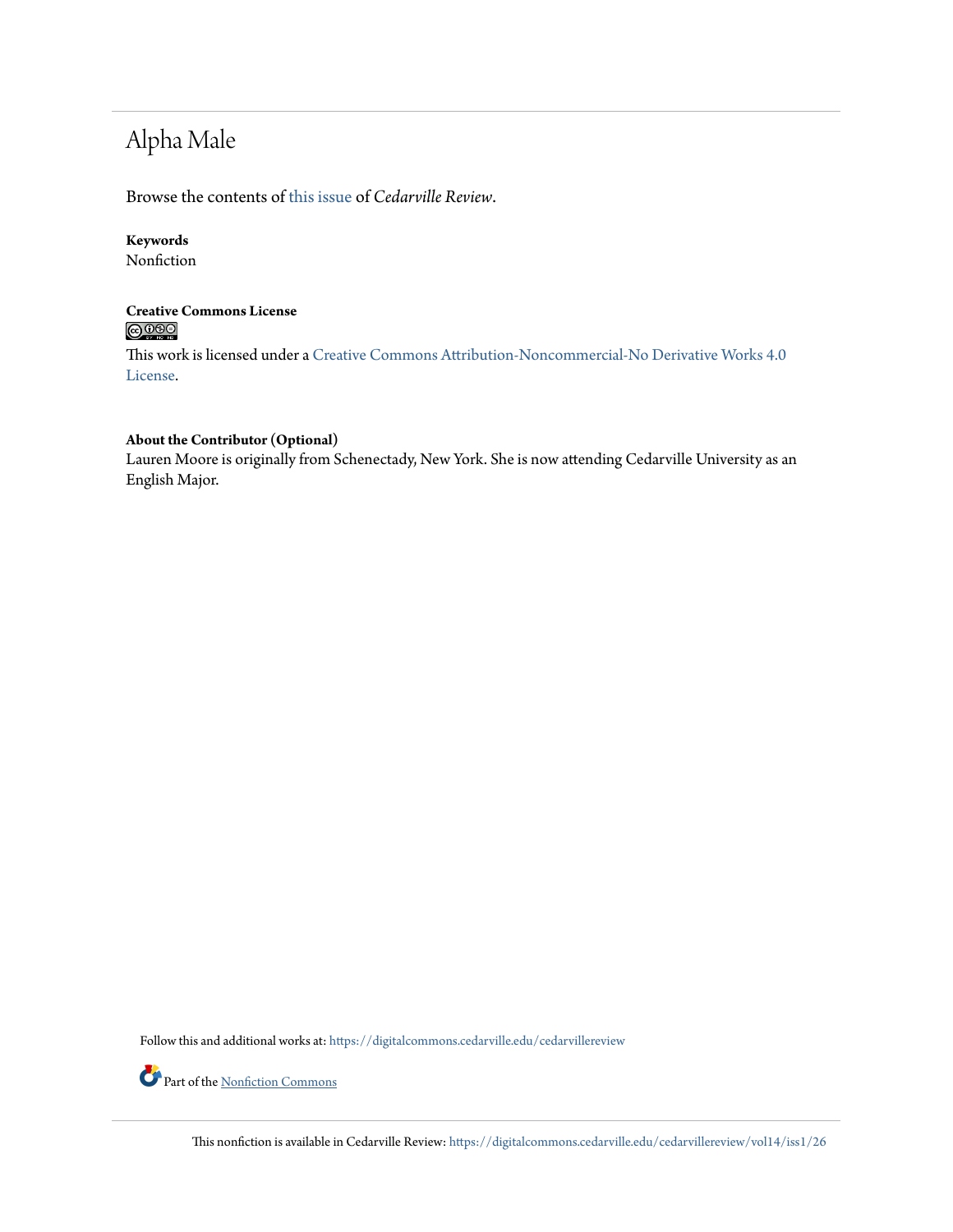# Alpha Male

Sarah's father was the scariest man I didn't know.

He worked at an atomic power lab, and sometimes when he came home it felt like he brought the nukes home in his leather jacket… like the whole place might go up in an ash cloud if anyone breathed too loudly.

> 4…. 3… 2… 1… Silence.

 \*\*\* Two percent of the population has Obsessive Compulsive Disorder.

Two percent, but the target didn't seem so small when it landed on my best friend's father's psyche.

OCD costs six percent of the total U.S. mental health bill of 148 billion dollars.

Medicinal options are endless - Fluoxetine, Sertraline, Fluvoxamine, Paroxetine, or Citalopram. He could have tried them all.

8.4 billion dollars. Mountains of money and his thoughts still raced through his head like a confused pack of sled-dogs.

"Marche! Marche!"

He could yell as loud as he wanted, but they had no master.

\*\*\*

Sarah was the smallest girl I ever knew.

Her brother Ben was in my grade in school, and so she'd been around ever since I could imagine, lingering on the edges of my memories.

We once found a picture of my kindergarten graduation picnic, long after we became best friends. In it I was wearing a dress far too pink, and a bow far too large and there she was, three year old Sarah, watching from behind a picnic table she could barely see over.

She was always there for me, even when I didn't know it.

\*\*\*

I don't remember when we fell in love with wolves.

We used to check books out of the library about them. We borrowed Zooland magazines from our teachers to learn more about them. I'm not sure if we even read the words; we just loved to see the pictures.

Sometimes I still find little wolf trinkets littered around my room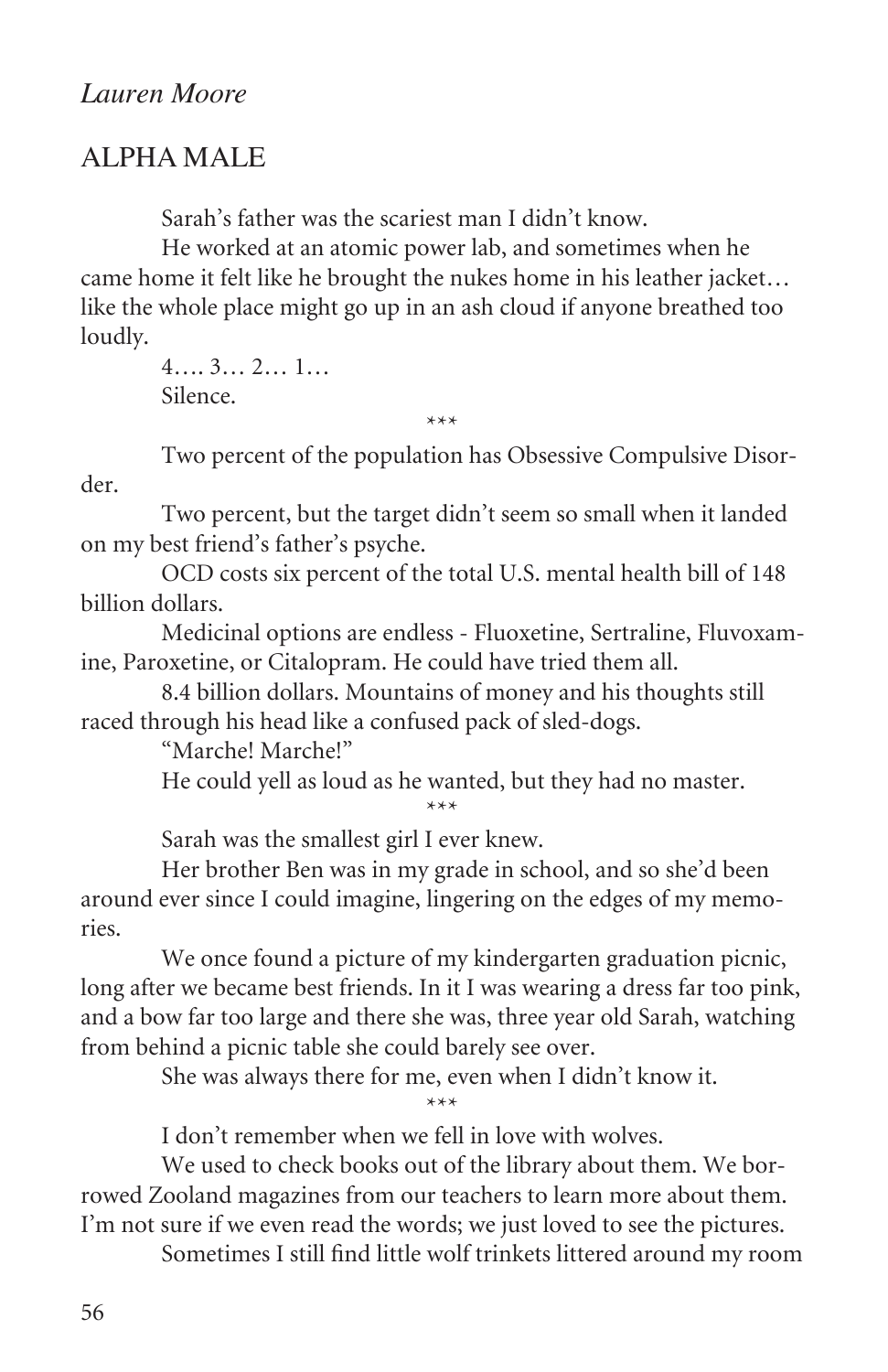– the wolf keepsake box that shines like a nautilus but still smells like the pine trees that surrounded the camp I bought it at, or the wolf magnet I got in Boston that I can't bear to peel off my radiator.

I probably still have pages of the "novels" we wrote about wolves.

I think as eight and ten year olds Sarah and I cared more about the way wolves were in our minds than how they actually were in reality. We just loved to see the pictures. \*\*\*

He didn't like when I was in their house. Kids aren't stupid. They can tell when someone doesn't want them around - when they've been picked last for the team.

He didn't pick me last.

He didn't pick me at all.

I flinched at the way he would avoid looking at me or talking to me. Hanging below his receding hairline were muddy brown eyes that never cleared, and a salt and pepper beard just large enough to hide his non-existent smile.

By all admissions he was brilliant, but he had one of the smallest heads I'd ever seen, like it was slowly receding into his chest, the raging thoughts disappearing with it, so they'd never race off track again. I tried to rationalize it, the way he was acting. He's just distracted. He's just sad. But I know now that it isn't something you can rationalize.

OCD isn't rational.

\*\*\*

I don't know when I learned it but we knew we were supposed to stay downstairs and be really quiet when Sarah's father got home.

"Dad just needs time to cool down," she explained.

I remember holding my breath.

My dad never needed to cool down.

One day while we were waiting in that chilly basement, I remember Sarah staring up at me like a fox snared in a trap. She told me that her mom had told her she had mild OCD.

"What if I end up like him?" Her whisper was just loud enough to hear, like the statement was too terrifying to translate into a full voice. That's the only time she ever voiced it, the fact that her father's identity was something she would be scared to inherit.

Sarah moved to Elizabeth, Pennsylvania when I was 12 years old. Elizabeth, PA. No combination of words slammed a brick into my chest the way they did. Nothing made me happier than getting her letters, and nothing made me sadder than seeing that return address. Those words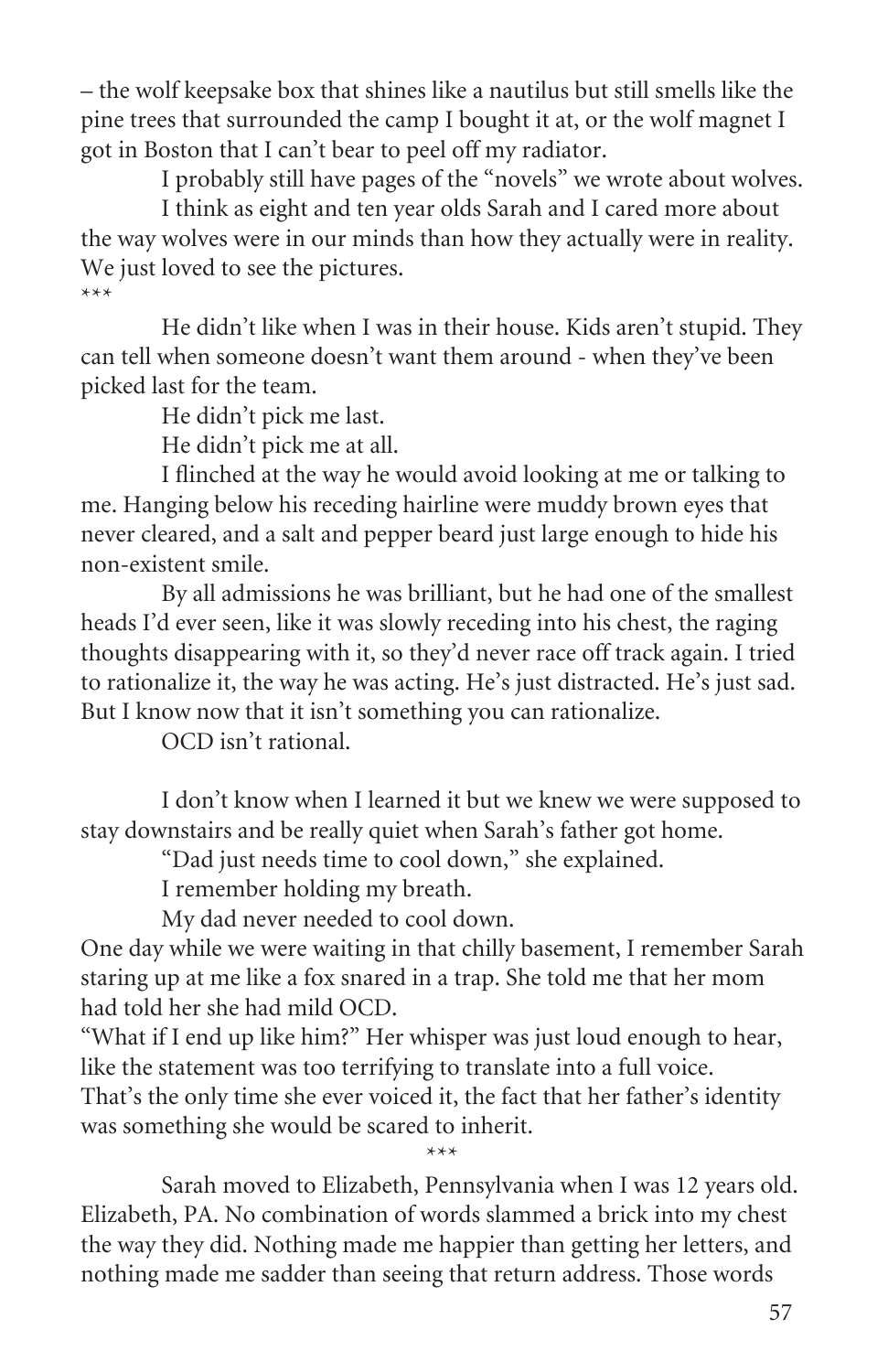would never mean home to her.

8 hours and 20 minutes.

451 miles.

It didn't matter how I phrased it. My best friend was gone.

"Mom said Dad will be better there."

That's how she explained it, and you can't argue with that. We all wanted him to get better.

 \*\*\* We have the same birthday, July 16th. She was turning 11 and I was turning 13, and our mothers drove us to Boston to meet there and celebrate. My mom had found out that there was a wolf conservation there called Wolf Hollow.

There was a huge caged preserve and I sat there watching the wolves as they ran around. I should have been excited to be so close to them but it made me sad to see them all caged up, still running but with nowhere to go.

There was this one massive black wolf that I couldn't tear my eyes off of and yet didn't dare to make eye contact with. I sneaked a look at him. He had the most blistering orange eyes.

The instructor pointed to the wolf and told us "This is the alpha male. He's in charge around here."

It occurred to me when she said it that this wolf might have the title, but he wasn't in charge.

Somebody else was running the show. He had no control over his day. His gigantic paws ran only as far as the fence would allow.

\*\*\*

Over a decade later Sarah's father is still a man I don't know.

A couple years ago I found out that the police had to come to Sarah's house because he was getting out of control. They told him that either he had to get therapy for his OCD or he wasn't allowed to be near his family anymore.

He refused treatment.

I haven't seen him since Sarah moved away, but I still wonder about him sometimes. When I was younger I hated him for making Sarah upset. I hated him for cancelling her birthday party at the very last minute. I hated him for making her move away from me. I hated him for making her scared of who she would be.

 Objectively I know better now. I know he has a disease. I know he can't help it. I know that I don't understand what he's going through. I know a lot of things.

I know I still hate him sometimes.